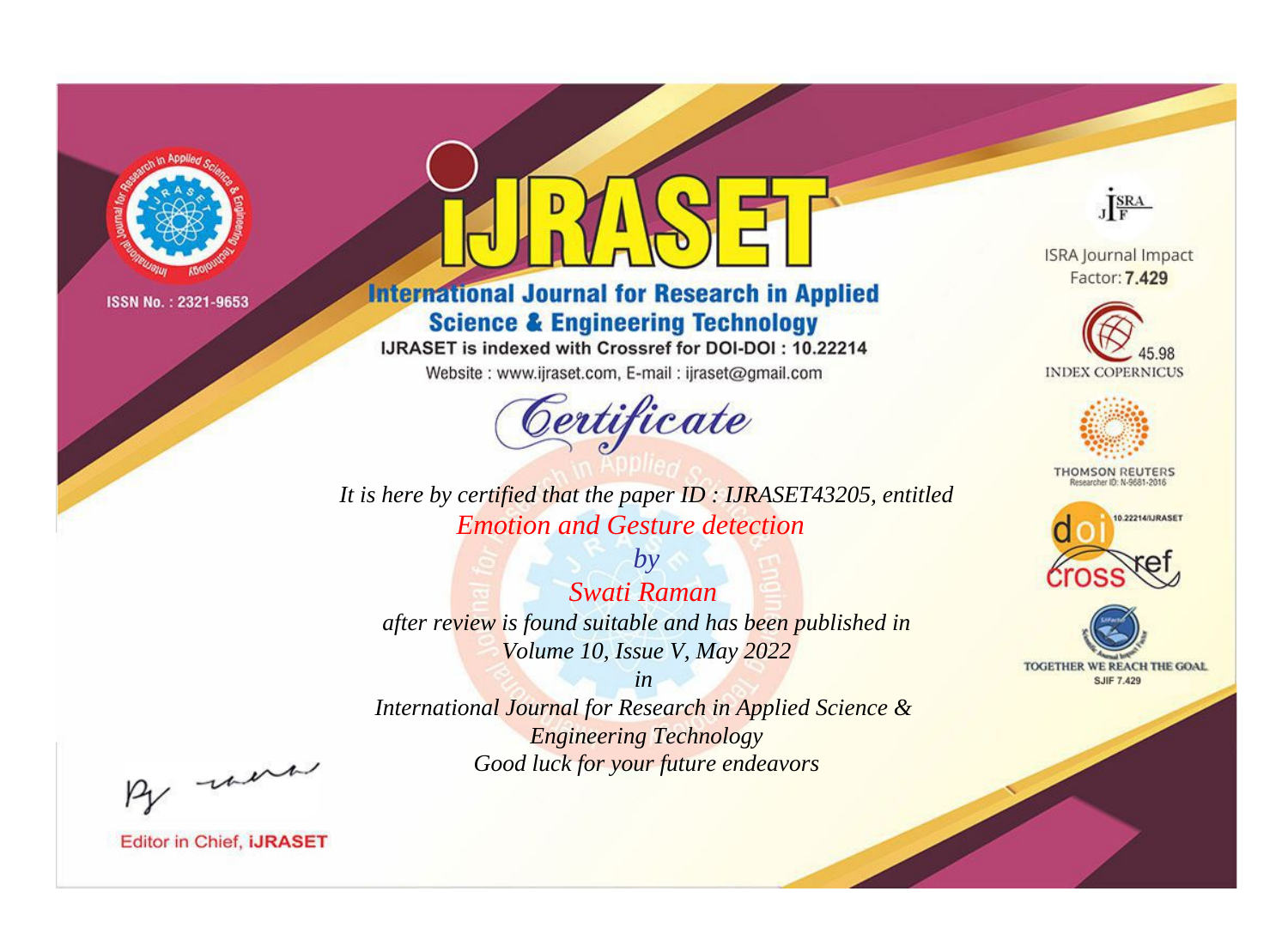

# **International Journal for Research in Applied Science & Engineering Technology**

IJRASET is indexed with Crossref for DOI-DOI: 10.22214

Website: www.ijraset.com, E-mail: ijraset@gmail.com



**ISRA Journal Impact** Factor: 7.429

JERA





**THOMSON REUTERS** 



TOGETHER WE REACH THE GOAL **SJIF 7.429** 

It is here by certified that the paper ID: IJRASET43205, entitled **Emotion and Gesture detection** 

 $by$ **Sanchita Patel** after review is found suitable and has been published in Volume 10, Issue V, May 2022

 $in$ International Journal for Research in Applied Science & **Engineering Technology** Good luck for your future endeavors

By morn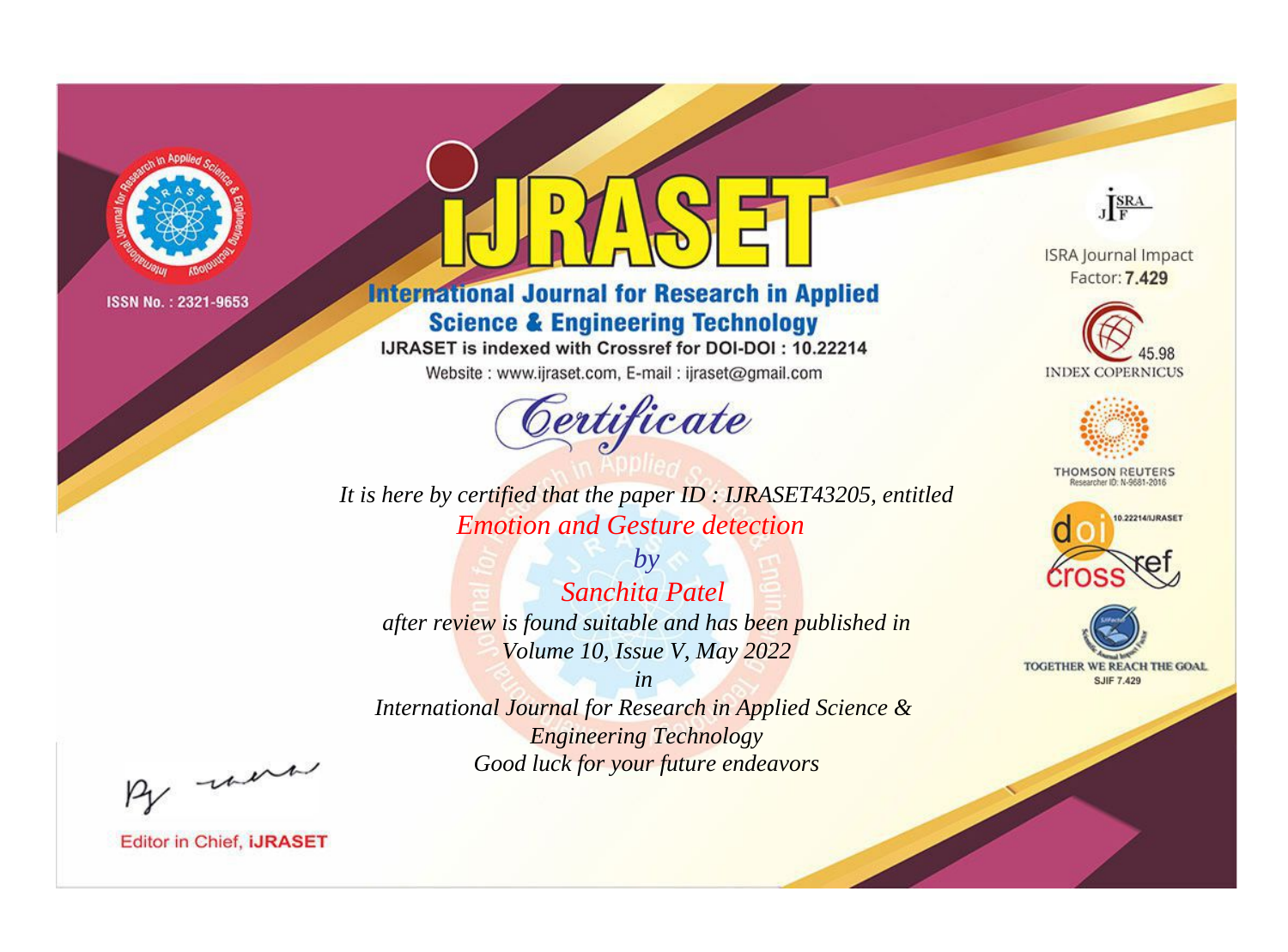

# **International Journal for Research in Applied Science & Engineering Technology**

IJRASET is indexed with Crossref for DOI-DOI: 10.22214

Website: www.ijraset.com, E-mail: ijraset@gmail.com



**ISRA Journal Impact** Factor: 7.429

JERA





**THOMSON REUTERS** 



TOGETHER WE REACH THE GOAL **SJIF 7.429** 

*It is here by certified that the paper ID : IJRASET43205, entitled Emotion and Gesture detection*

*by Surbhi Yadav after review is found suitable and has been published in Volume 10, Issue V, May 2022*

*in* 

*International Journal for Research in Applied Science & Engineering Technology Good luck for your future endeavors*

By morn